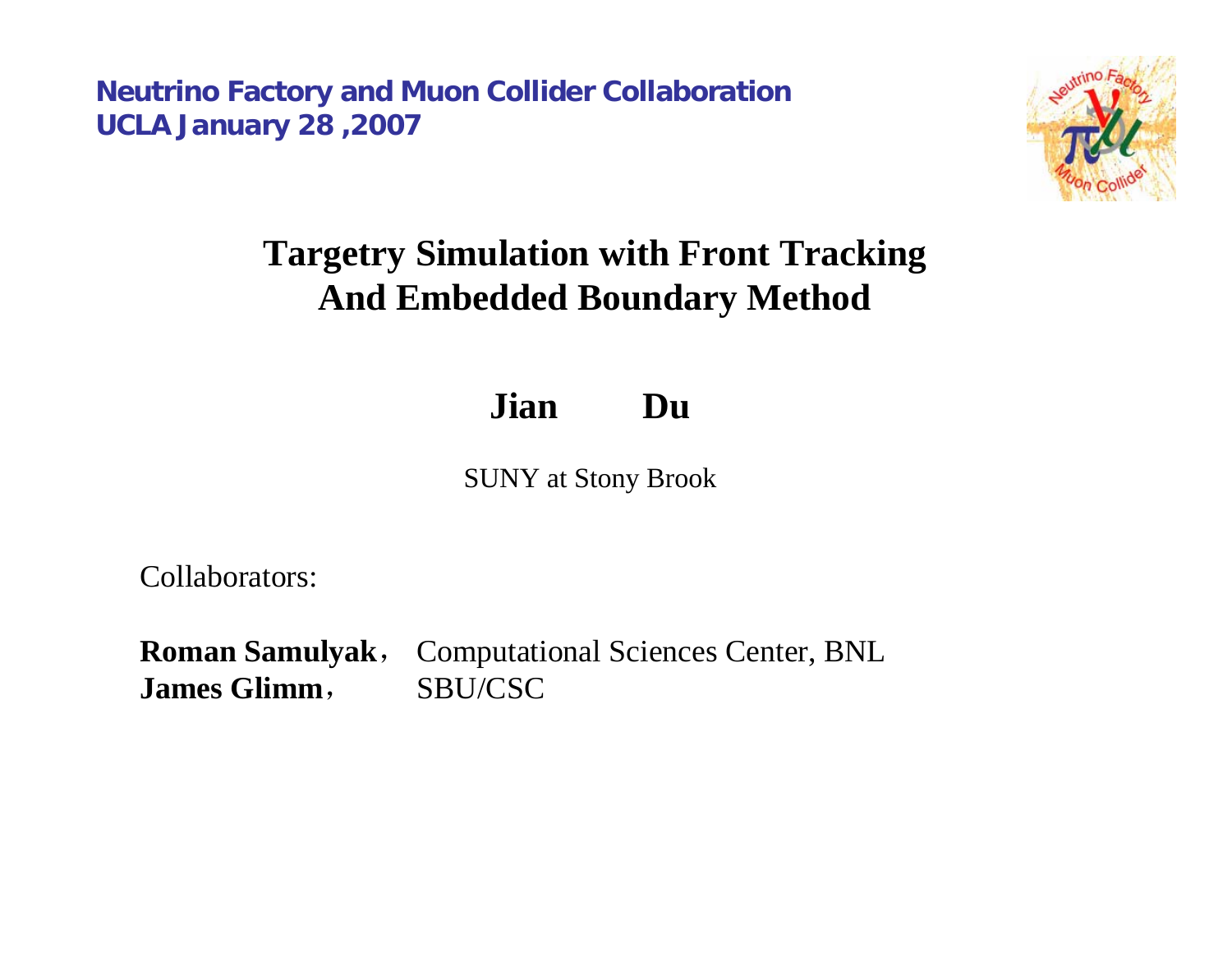

# Talk outline

- **\* MHD System of Equations and Numerical Algorithm Used**
- **\* Code Validation through Jet Distortion in transverse B field**
- **\* Target Simulation** 
	- **\* simulation of the interaction of the mercury jet with a proton pulse**
	- **\* inclusion of bubble collapsing effects**
- **\* Conclusion**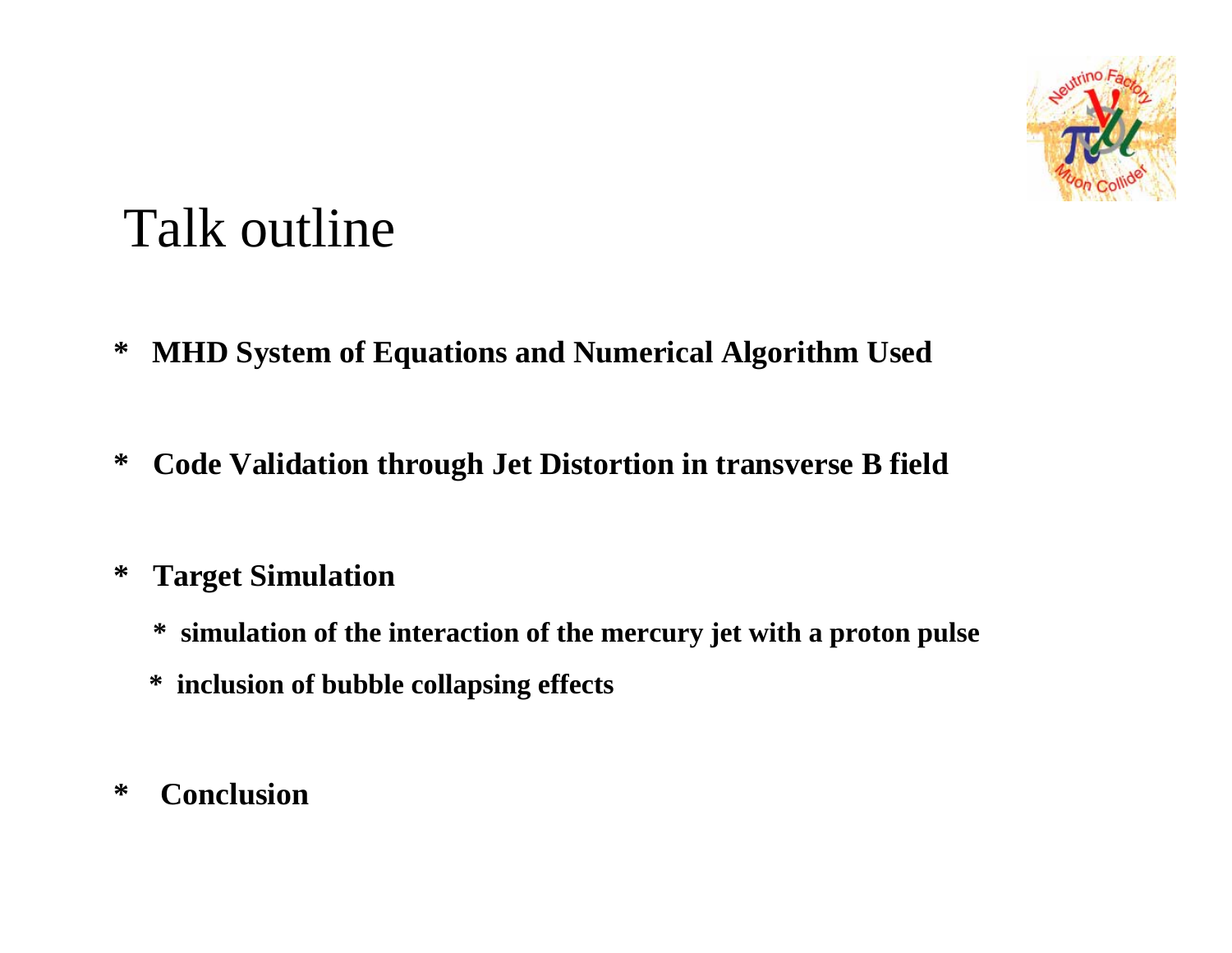#### **Full system of MHD equations**



$$
\rho \left( \frac{\partial}{\partial t} + \mathbf{u} \cdot \nabla \right) \mathbf{u} = -\nabla P + \mu \Delta \mathbf{u} + \frac{1}{c} (\mathbf{J} \times \mathbf{B})
$$

$$
\rho \left( \frac{\partial}{\partial t} + \mathbf{u} \cdot \nabla \right) e = -P \nabla \cdot \mathbf{u} + \frac{1}{\sigma} \mathbf{J}^2
$$

$$
\frac{\partial \mathbf{B}}{\partial t} = \nabla \times (\mathbf{u} \times \mathbf{B}) - \nabla \times \left( \frac{c^2}{4\pi \sigma} \nabla \times \mathbf{B} \right)
$$

$$
P = P(\rho, e), \qquad \nabla \cdot \mathbf{B} = 0
$$

 $(\rho \, \mathbf{u})$ 

**u**

 $\rho$ 

*t*

∂

 $\rho$ 

 $\frac{\partial \rho}{\partial t} = -\nabla \cdot \vec{v}$ 

- **Implemented in FronTier**
- **Riemann Problem for interface propagation**
- **MUSCL scheme for interior state updating**
- **Different EOS modeling**
- **Embedded Boundary Method for elliptic equation**

**Low magnetic Re approximation & charge neutrality**



$$
\mathbf{J} = \sigma \left( -\nabla \phi + \frac{1}{c} \mathbf{u} \times \mathbf{B} \right)
$$

$$
\Delta \phi = \frac{1}{c} \nabla \cdot (\mathbf{u} \times \mathbf{B}),
$$

$$
\text{with } \frac{\partial \phi}{\partial \mathbf{n}} \bigg|_{\Gamma} = \frac{1}{c} (\mathbf{u} \times \mathbf{B}) \cdot \mathbf{n}
$$

$$
\mathbf{B} = \mathbf{B}_{\text{ext}}(x, t), \quad \nabla \cdot \mathbf{B}_{\text{ext}} \equiv 0
$$

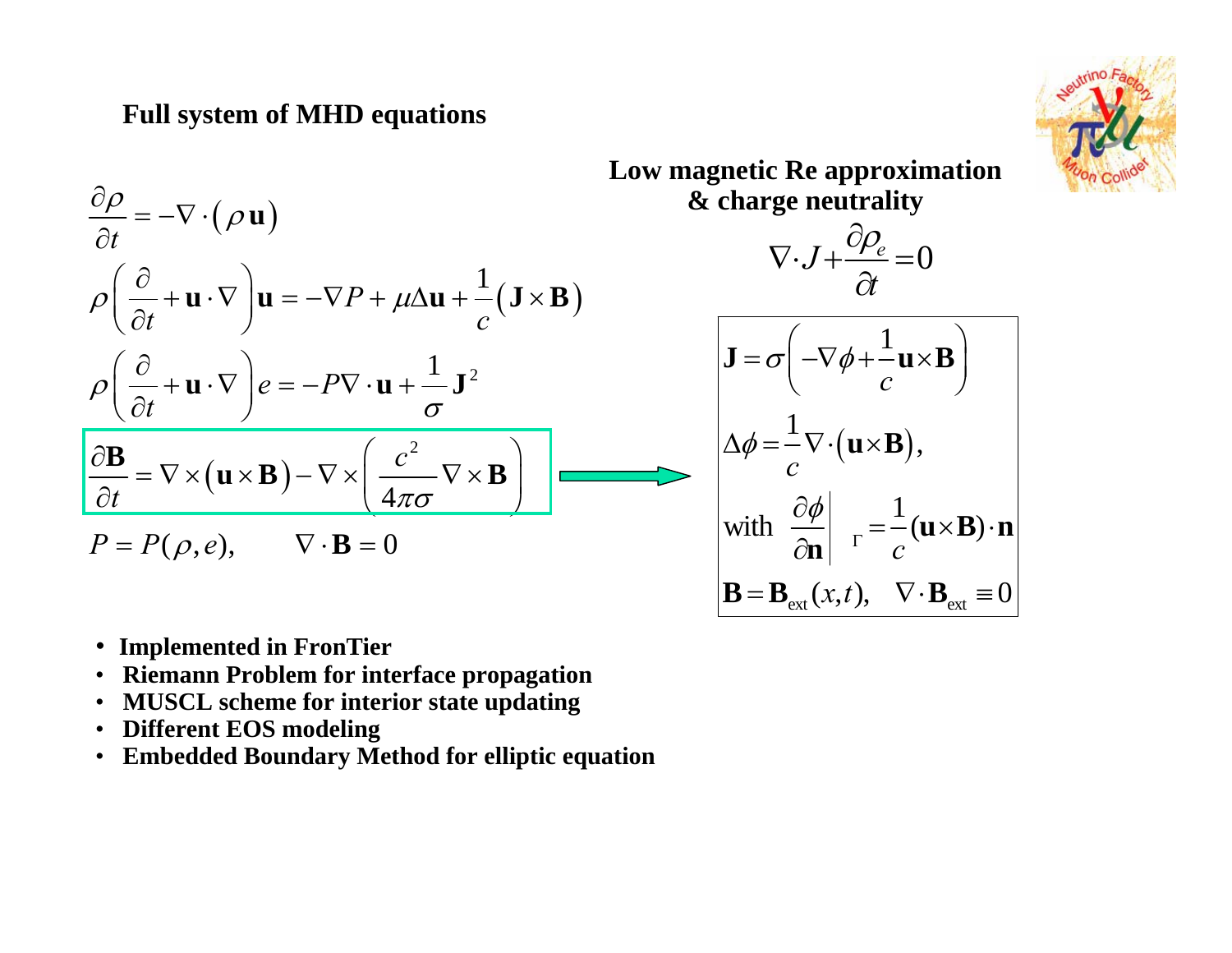

**[1] S.Oshima, R. Yamane, Y.Moshimaru, T.Matsuoka, The shape of a liquid metal jet under a non-uniform magnetic field. JCME Int. J., 30(1987),437-448**

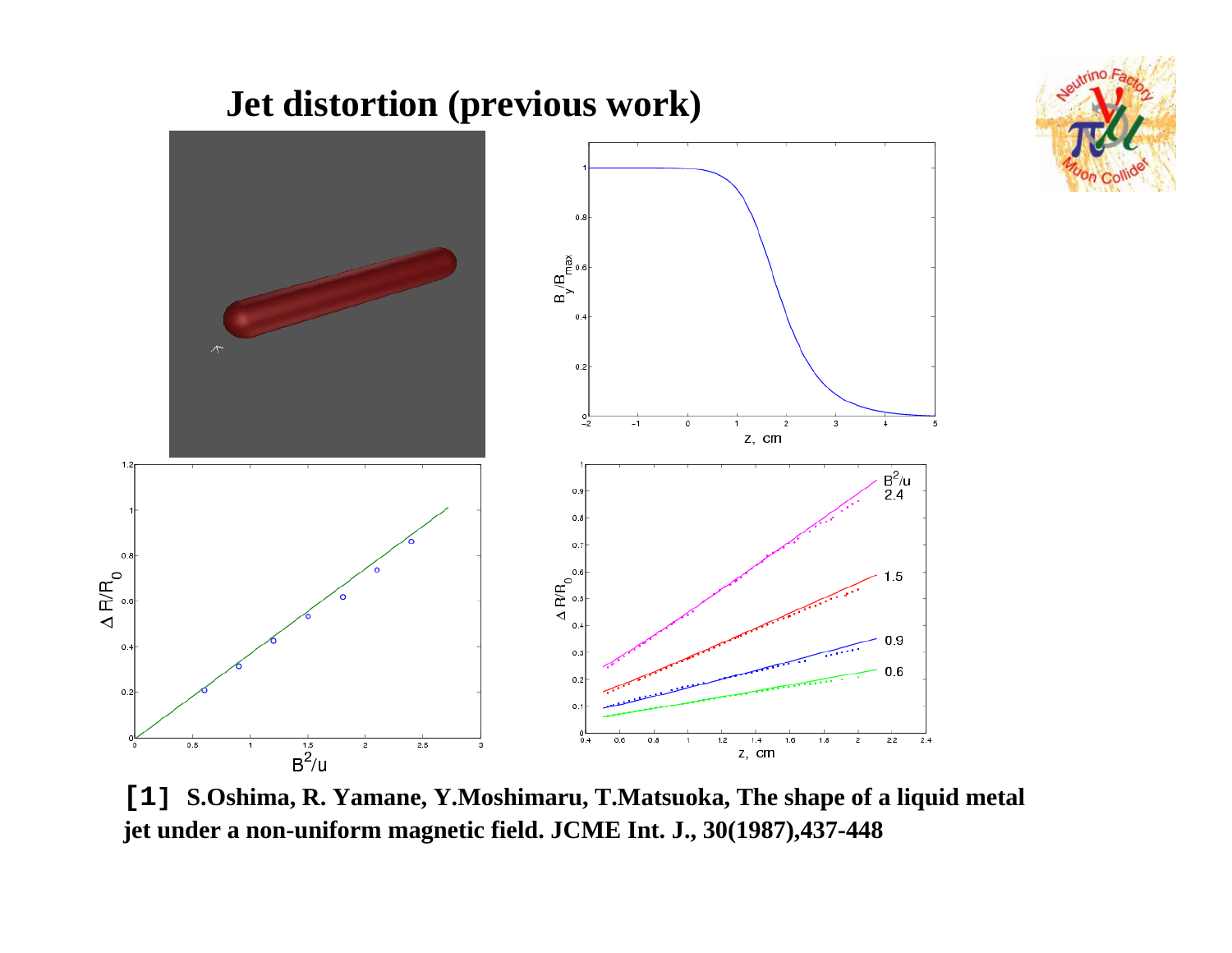## **Simulations of the Muon Collider Target**



#### **(2) Different EOS models used**

Г **Heterogeneous method (Direct Numerical Simulation): Each individual bubble is explicitly resolved using FronTier interface tracking technique.**



 $\blacksquare$  **Homogeneous EOS model. Suitable average properties are determined and the mixture is treated as a pseudofluid that obeys an equation of single-component flow. Need conductivity model.**

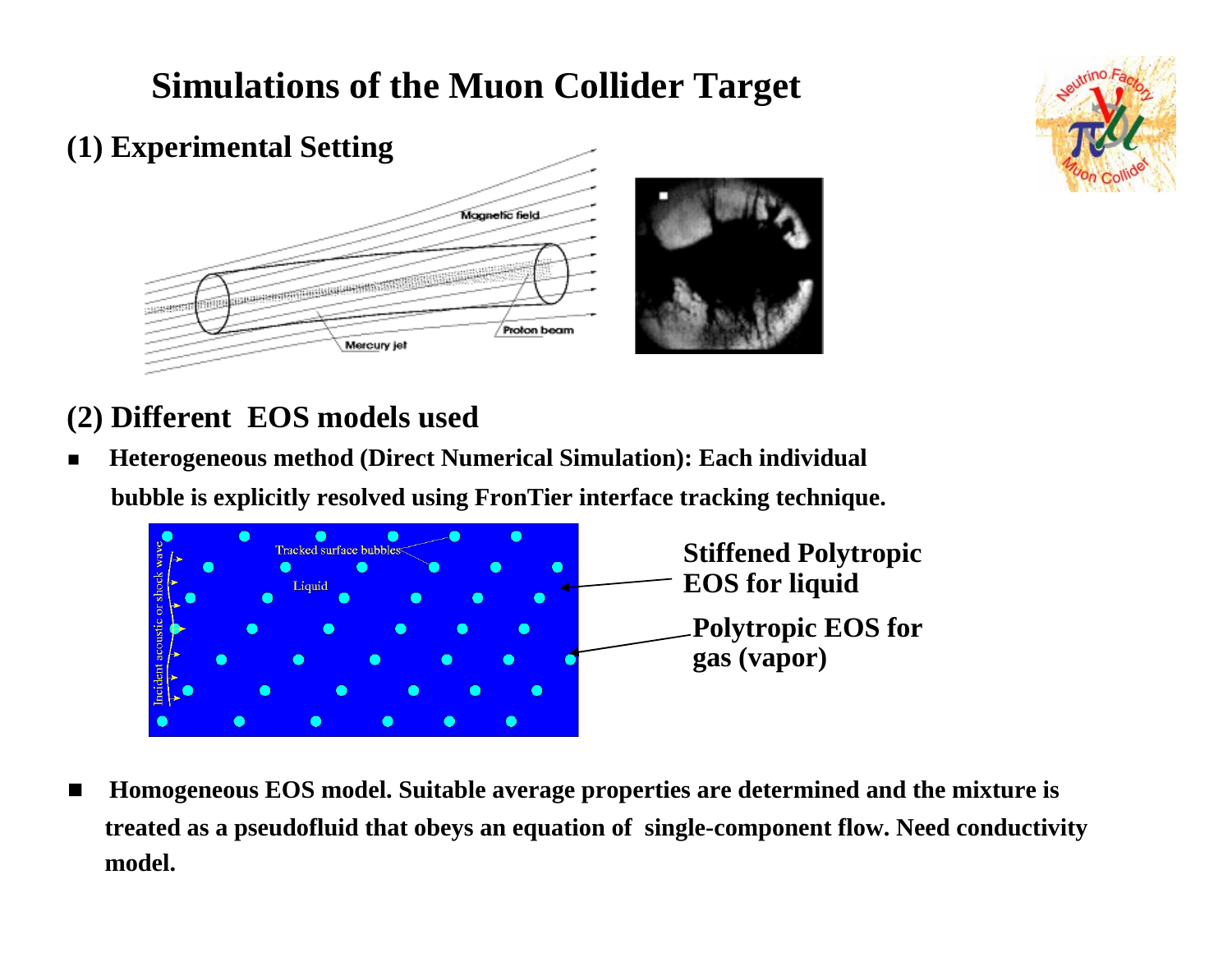

### **(3) Simulations with Homogeneous Model**

**Conductivity Model with Phase Transition (Bruggeman Model)**

$$
\sigma_m = \begin{cases}\n0 & (if \ \eta_l \leq \frac{1}{3}) \\
\frac{1}{2}(3\eta_l - 1)\sigma_l & (l \geq \eta_l \geq \frac{1}{3})\n\end{cases}
$$

- *m* <sup>σ</sup>: the conductivity of the mixed phase
- : the conductivity of the liquid *l* <sup>σ</sup>
- $\eta$  : volume fraction of the liquid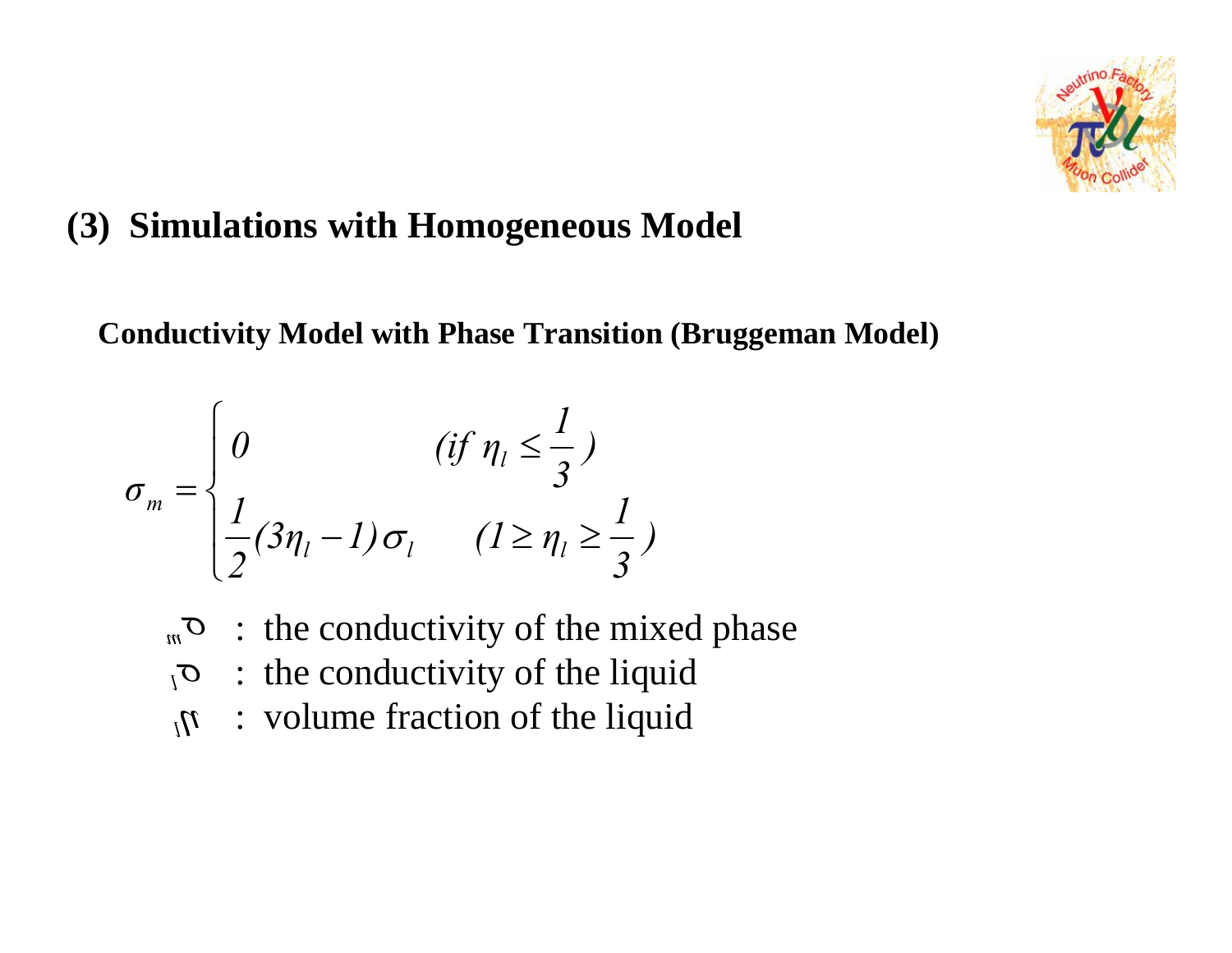



**Density Profile for no MHD, MHD with Bruggeman Model, MHD with linear Model, from top to bottom at T = 0.15ms**



**Jet expansion velocity and cross section density profile at t = 0.1 ms for different magnetic field**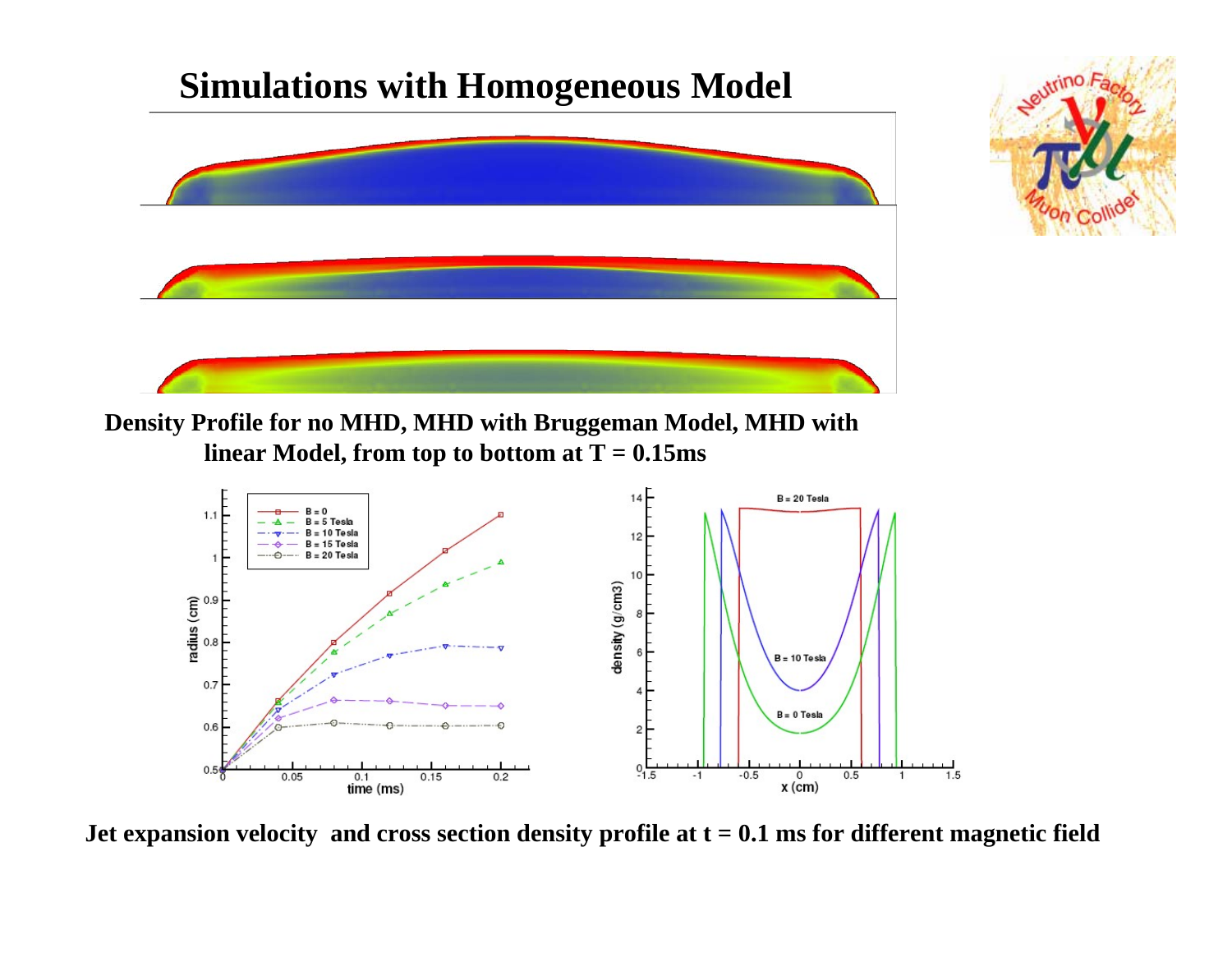

## **Density Plot and Expansion Comparison**



#### Conclusions:

- 1. 2D and 3D simulations agree well, both indicate strong restriction of 15 Tesla field on jet expansion and cavitation forming
- 2. Linear and Bruggeman Models have similar jet expansion
- 3. Bruggeman model gives larger cavitation region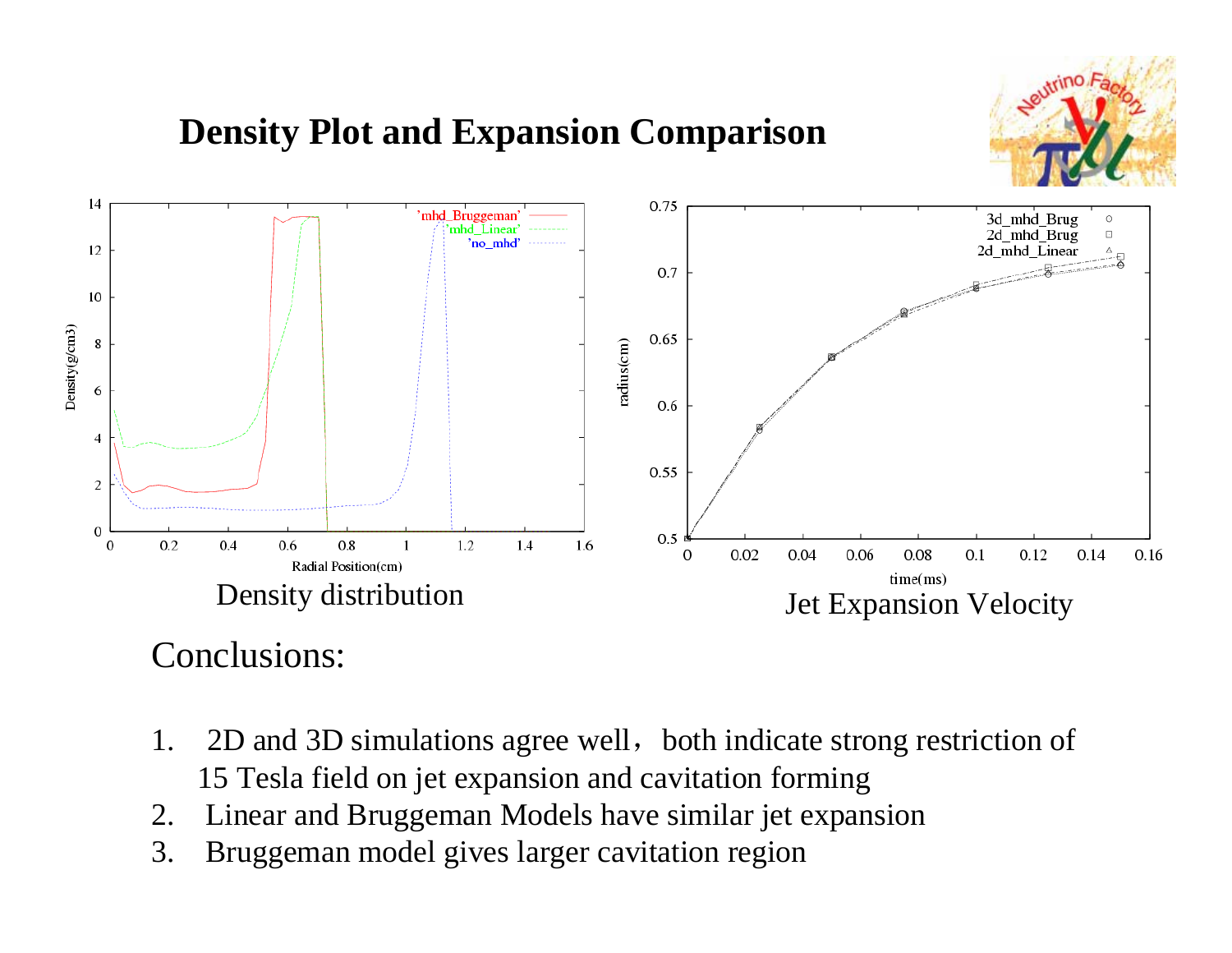

**Density Profile for no MHD(top), with MHD (bottom,B=15 Tesla) at T = 0.15ms Initial R\_b=3 x (mesh size)**, distance 3.5 x (mesh size), P\_critical = -400 bar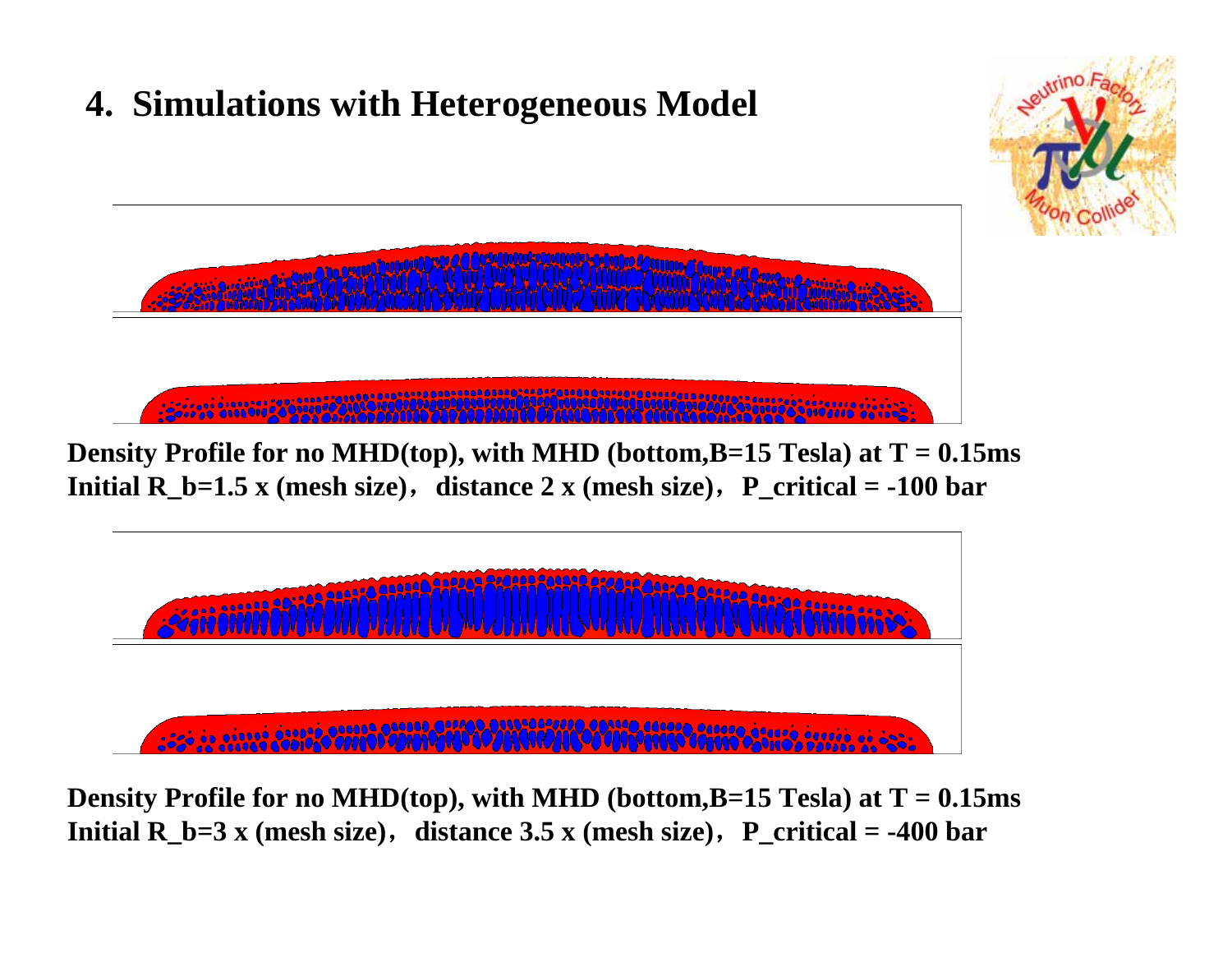

- • **Conclusion:**
	- **1) heterogeneous models give uniform jet expansion for different insertion parameters;**
- **2) homogeneous model give larger expansion;**
- **3) Surface instabilities as in the experiments, have not been obtained in all simulations**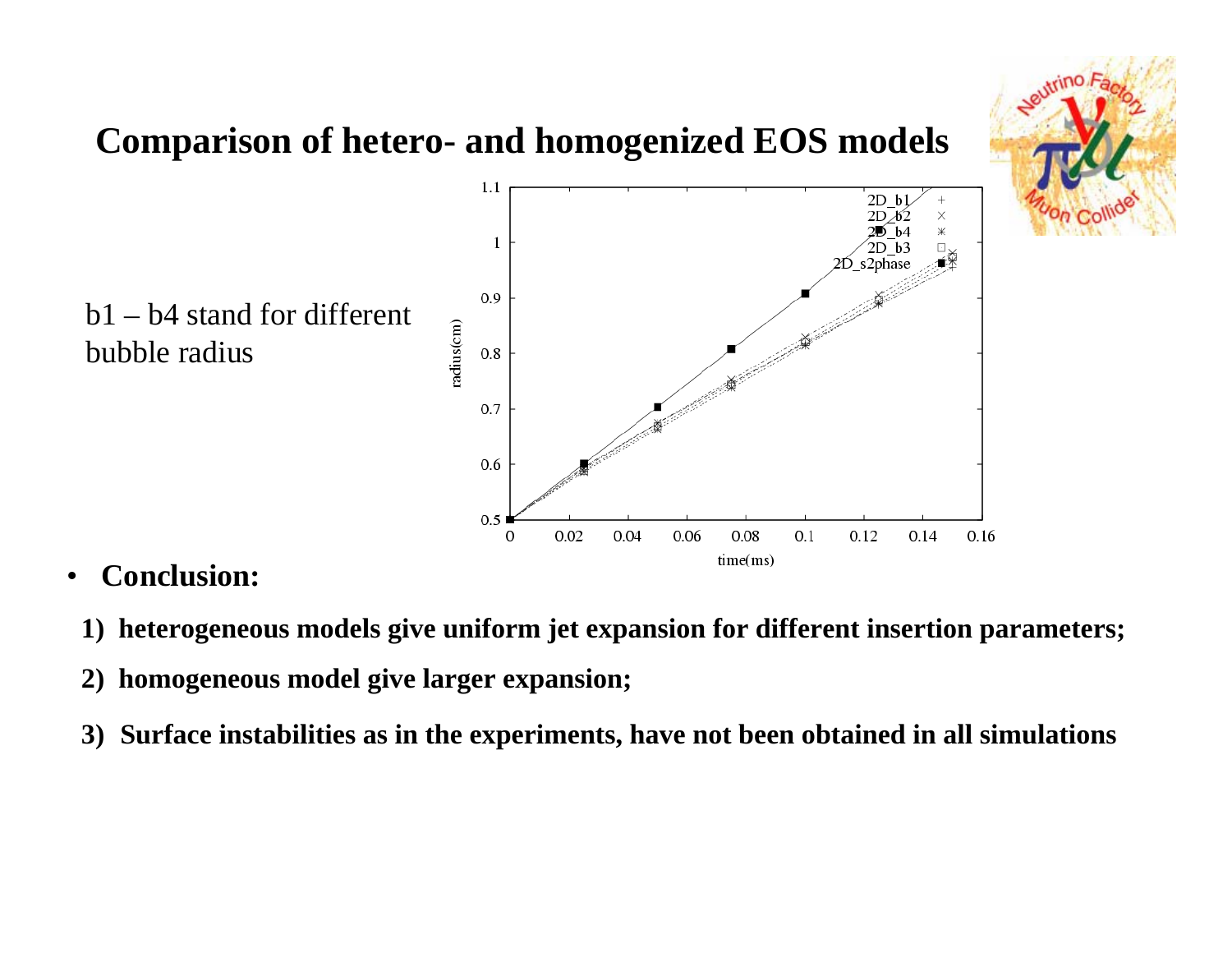## **5. Open problems:**





- **the nature of surface instability**
- **Is MHD reduction of the jet expansion as strong as in simulations? in the smooth jet, strong azimuthal currents tend to cause strong MHD effects**
- **If surface instabilities are present, what is the MHD effect on spikes or when the topology is significantly different from the smooth jet**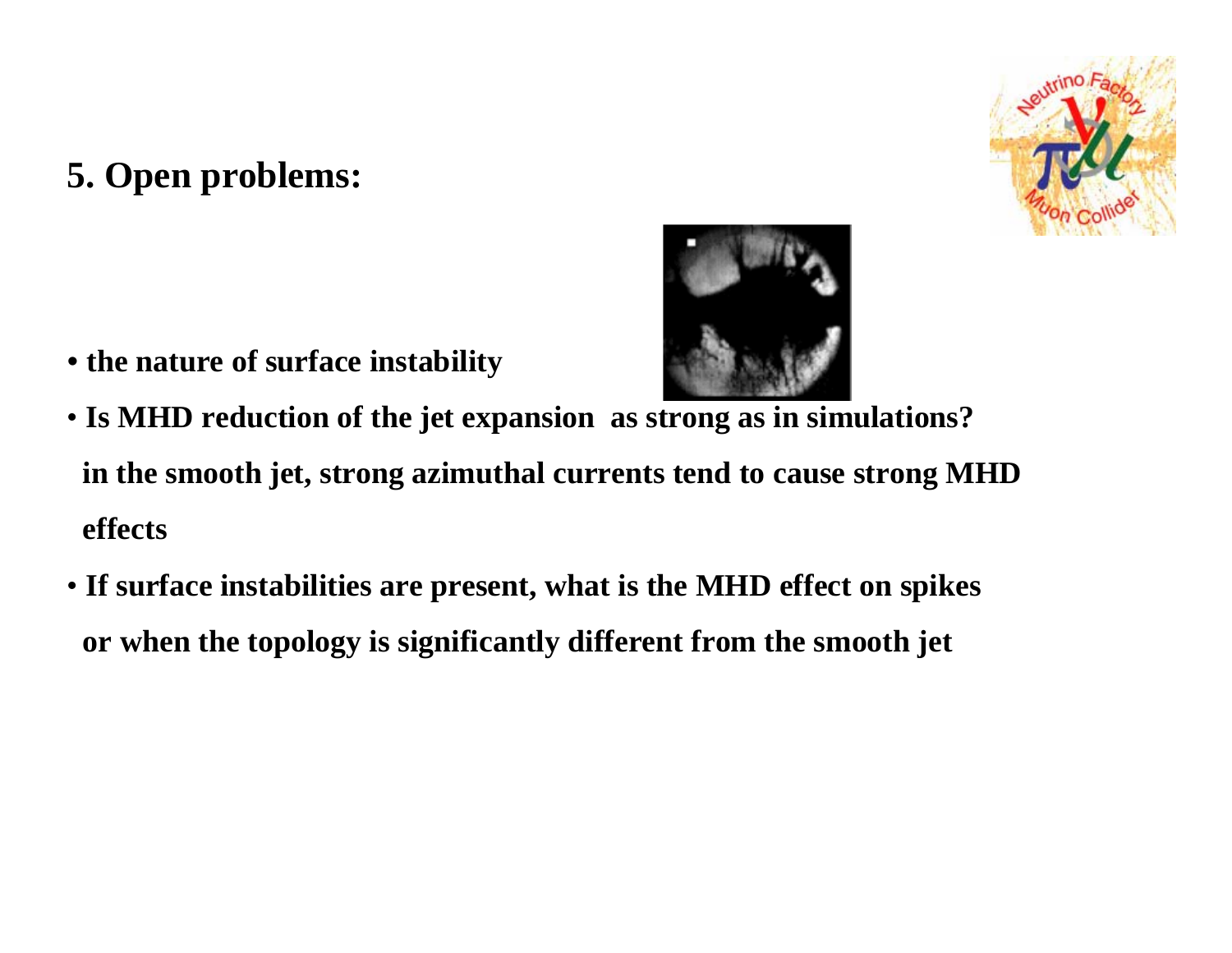## **6. Surface instability study: problem set-up**

Possible Cause:

- **Turbulence nature of the jet**
- **Incomplete thermodynamics model (homogeneous)**
- **Unresolved bubble evolution (heterogeneous)**



**1D bubble collapsing&rebounding is simulated with spherical geometry and P,rho, v are coupled into higher dimension cases**

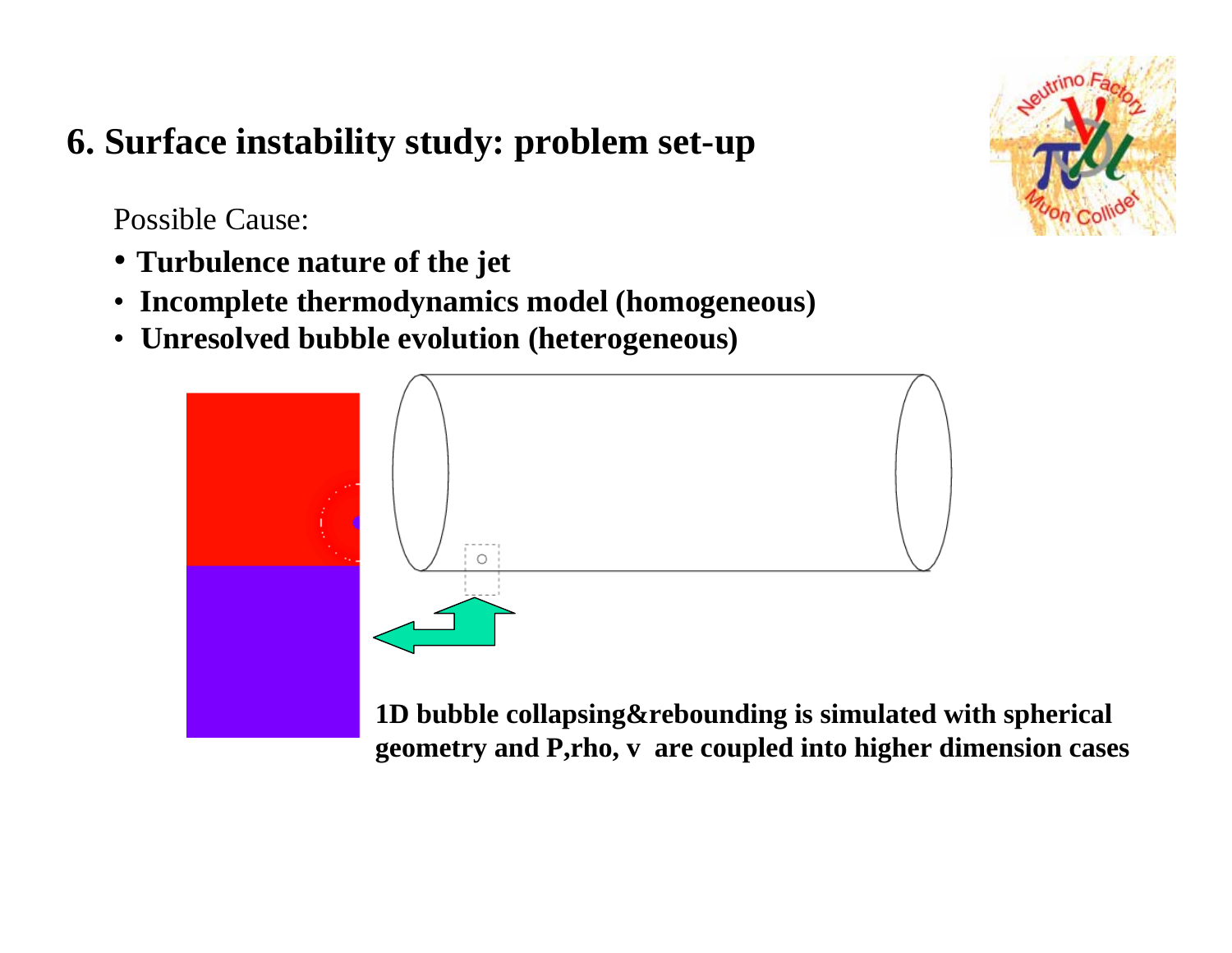

## **1D bubble collapsing & Keller's equation**



**Pressure profile at rebounding stage of 1D simulation is used as input** for the 2D simulations  $(P_{bub}=1.0e-4bar, P_{amb}=100bar)$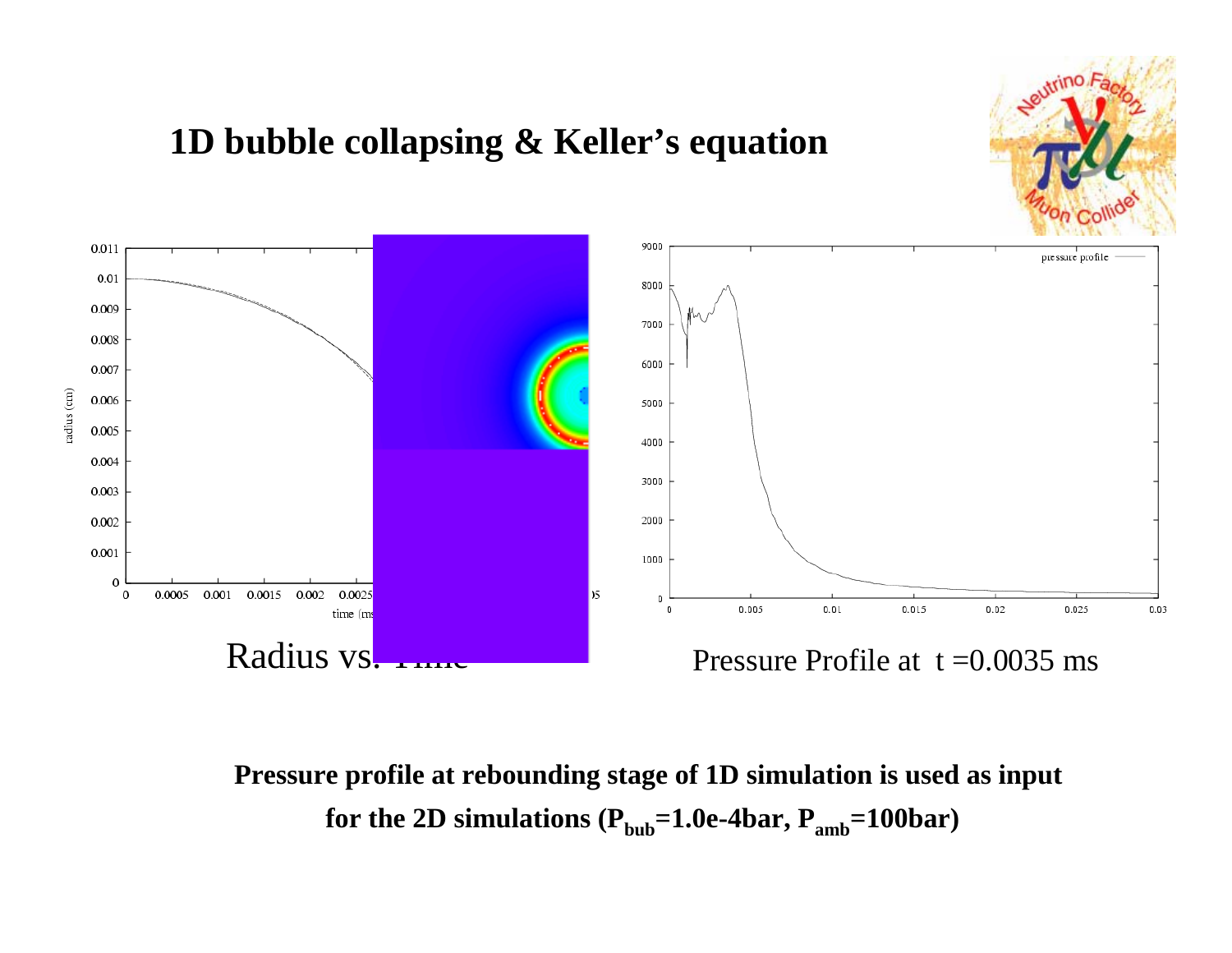#### **2D Simulations with bubble rebounding**



- **Surface perturbation quickly develops with bubble rebounding**
- **Perturbation velocity can reach about 160m/s**
- **Similar 3D hydro and MHD simulations are underway**